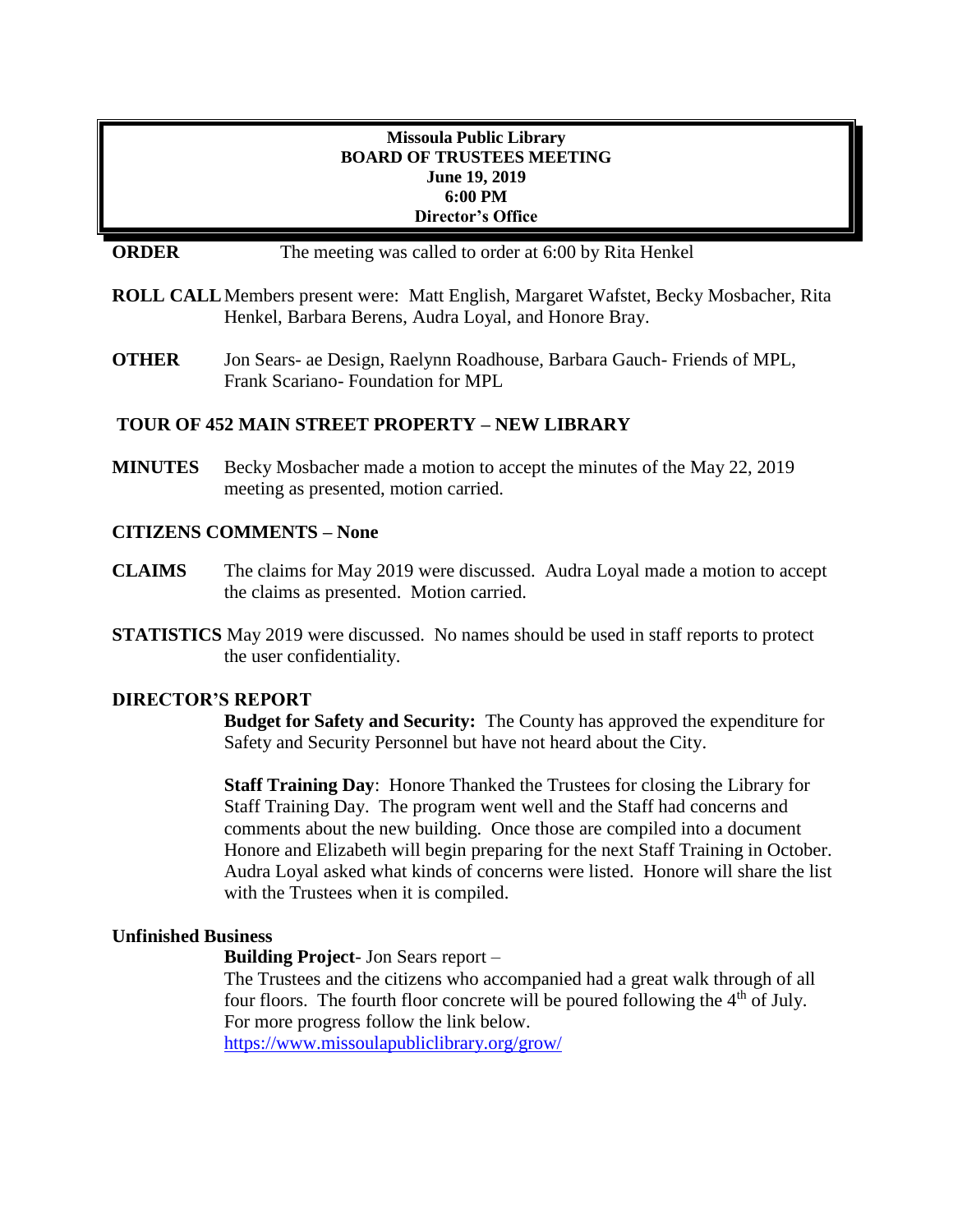Jon Sears explained the Change Order from DAC which pertained to

- \* Several minor electrical changes at \$1138.42 paid from contingency
- \* Rebate on rebar in parking level of (\$18,609.87) from DAC
- \* 25 documented weather days affecting construction in 18/19 adding 25 construction days. \$42,752.86 GMP addition.

\*Change of acoustical fabric on the Skyfold Door, \$3452.54 contingency. \*Contractor requested 38 days be added for convenience at no cost to owner **Total change order is \$4590.96 to contingency and \$24,142 to the GMP** Becky Mosbacher moved to accept change order no.3 as submitted. Public Comment: Frank Scariano said the changes were not unreasonable Vote:

Motioned carried.

**BUDGET –** The budget as accepted by the County Commissioners was presented by Honore. No questions were asked. Margaret Wafstet made a motion to accept the budget as presented. Following no comment by the citizens the motion passed.

## **OTHER OLD BUSINESS:**

## **NEW BUSINESS**

# **Work on New Job Description for the Library Director –**

Rita Henkel presented some information to the Trustees concerning the development of a new Job Description. Karen Harrison from the County HR office will help the Trustees through the process but Rita explained that Honore will need to help with the new duties and how her job will change in the New Building.

## **Citizen Comment:**

**Frank Scariano** commented that the Friends, Staff, Trustees and Foundation have worked very hard to plan and raise the funds for a World Class Building and they would like to request that a World Class Executive Director be hired and not a Librarian. Honore explained that is against State Law. Rita thanked Frank for his comment and said the board would keep his comment in mind when that time rolls around. Rita then asked Honore when she planned to retire and she answer around June of 2021 if all goes as planned.

# **Election of Board Chair FY20**

Becky Mosbacher made a motion to elect Barbara Berens as the Chair and Audra Loyal as the Vice Chair. Following no Citizen Comment the motion carried.

# **Next meeting: Wednesday, July 24, 2019, in the Director's Office at 6:00 PM**

\_\_\_\_\_\_\_\_\_\_\_\_\_\_\_\_\_\_\_\_\_\_\_\_\_\_\_\_\_\_\_\_\_\_\_\_\_\_\_\_\_\_\_\_\_\_\_\_\_\_\_\_\_\_\_\_\_\_\_\_\_

**ADJOURNMENT**  Respectfully submitted by:

Honore D. Bray, Director Date